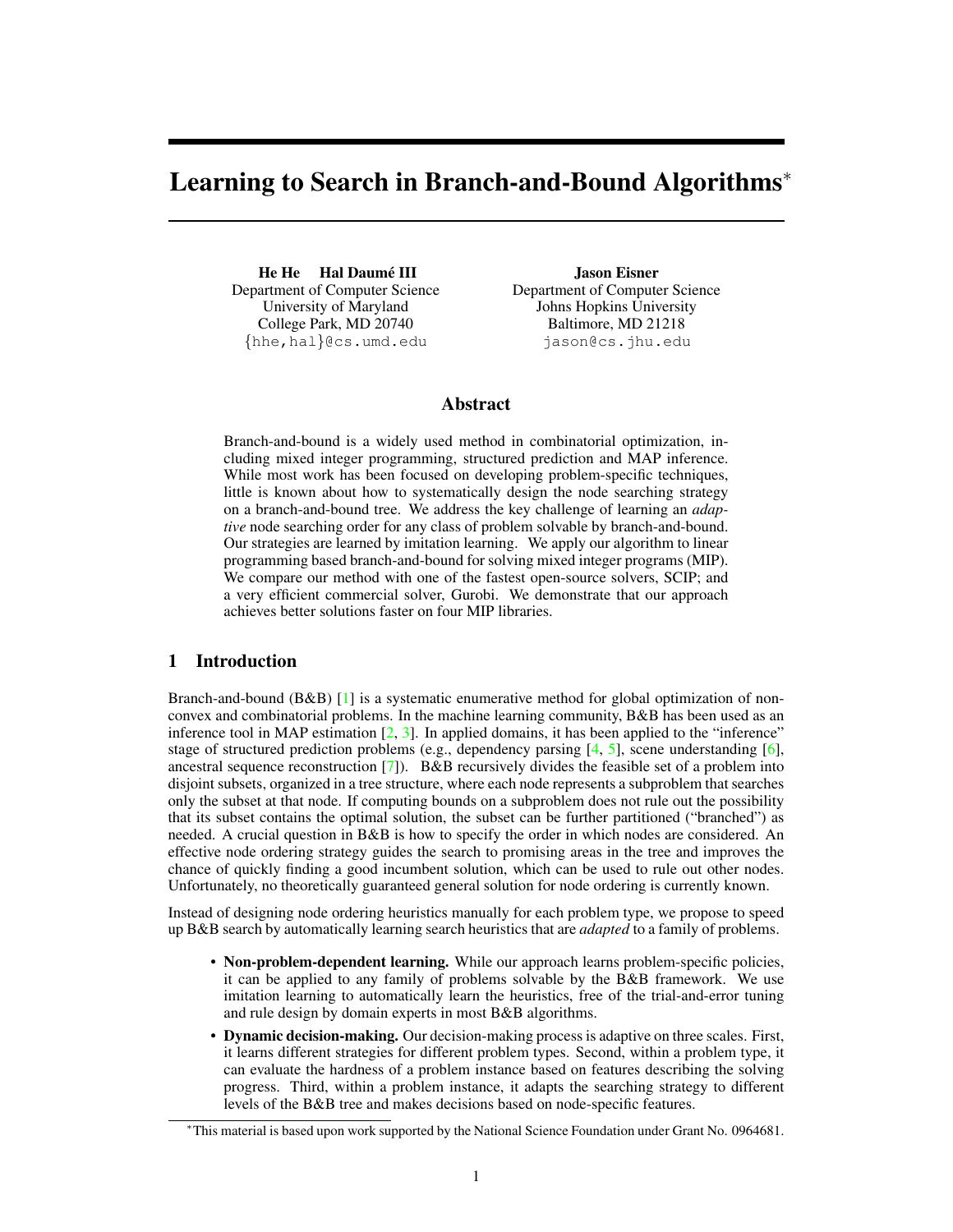

Figure 1: Using branch-and-bound to solve an integer linear programming minimization.

<span id="page-1-0"></span>• Easy incorporation of heuristics. Most hand-designed strategies handle only a few heuristics, and they set weights on different heuristics by domain knowledge or manual experimentation. In our model, multiple heuristics can be simply plugged in as state features for the policy, allowing a hybrid "heuristic" to be learned effectively.

We assume that a small set of *solved* problems are given at training time and the problems to be solved at test time are of the same type. We learn a node selection policy and a node pruning policy from solving the training problems. The node selection policy repeatedly picks a node from the queue of all unexplored nodes, and the node pruning policy decides if the popped node is worth expanding. We formulate B&B search as a sequential decision-making process. We design a simple oracle that knows the optimal solution in advance and only expands nodes containing the optimal solution. We then use imitation learning to learn policies that mimic the oracle's behavior without perfect information; these policies must even mimic how the oracle would act in states that the oracle would not itself reach, as such states may be encountered at test time. We apply our approach to linear programming (LP) based B&B for solving mixed integer linear programming (MILP) problems, and achieve better solutions faster on 4 MILP problem libraries than Gurobi, a recent fast commercial solver competitive with Cplex, and SCIP, one of the fastest open-source solvers [\[8\]](#page-8-7).

## <span id="page-1-1"></span>2 The Branch-and-Bound Framework: An Application in Mixed Integer Linear Programming

Consider an optimization problem of minimizing f over a feasible set  $\mathcal F$ , where  $\mathcal F$  is usually discrete. B&B uses a divide and conquer strategy: F is recursively divided into its subsets  $\mathcal{F}_1, \mathcal{F}_2, \ldots, \mathcal{F}_p$ such that  $\mathcal{F} = \bigcup_{i=1}^p \mathcal{F}_i$ . The recursion tree is an enumeration tree of all feasible solutions, whose nodes are subproblems and edges are the partition conditions. Slightly abusing notation, we will use  $\mathcal{F}_i$  to refer to both the subset and its corresponding B&B node from now on. A (convex) relaxation of each subproblem is solved to provide an upper/lower bound for that node and its descendants. We denote the upper and lower bound at node i by  $\ell_{ub}(\mathcal{F}_i)$  and  $\ell_{lb}(\mathcal{F}_i)$  respectively where  $\ell_{ub}$  and  $\ell_{lb}$ are bounding functions.

A common setting where B&B is ubiquitously applied is MILP. A MILP optimization problem has linear objective and constraints, and also requires specified variables to be integer. We assume we are minimizing the objective function in MILP from now on. At each node, we drop the integrality constraints and solve its LP relaxation. We present a concrete example in Figure [1.](#page-1-0) The optimization problem is shown in the lower right corner. At node i, a local lower bound (shown in lower half of each circle) is found by the LP solver. A local upper bound (shown in upper part of the circle) is available if a feasible solution is found at this node. We automatically get an upper bound if the LP solution happens to be integer feasible, or we may obtain it by heuristics.

B&B maintains a queue  $\mathcal L$  of *active* nodes, starting with a single root node on it. At each step, we pop a node  $\mathcal{F}_i$  from  $\mathcal{L}$  using a node selection strategy, and compute its bounds. A node  $\mathcal{F}_i$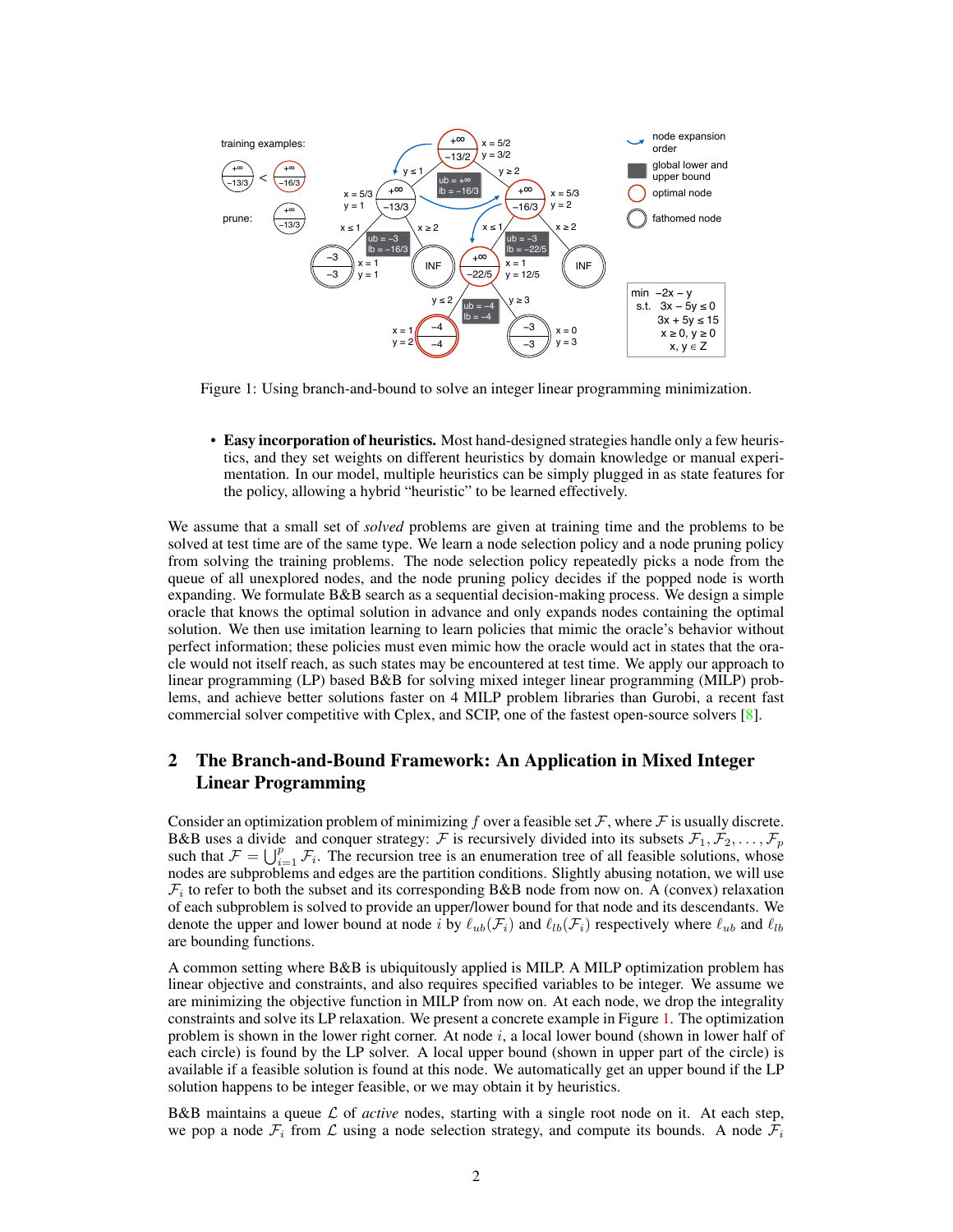<span id="page-2-1"></span>

Figure 2: Our method at runtime (left) and the policy learning algorithm (right). *Left*: our policy-guided branch-and-bound search. Procedures in the rounded rectangles (shown in blue) are executed by policies. *Right*: the DAgger learning algorithm. We start by using oracle policies  $\pi_S^*$ and  $\pi_P^*$  to solve problems in Q and collect examples along oracle trajectories. In each iteration, we retrain our policies on all examples collected so far (training sets  $\mathcal{D}_D$  and  $\mathcal{D}_S$ ), then collect additional examples by running the newly learned policies. The COLLECTEXAMPLE procedure is described in Algorithm [2.](#page-4-0)

is *fathomed* (i.e., no further exploration in its subtree) if one of the following cases is true: (a)  $\ell_{lb}(\mathcal{F}_i)$  is larger than the current global upper bound, which means all solutions in its subtree can not possibly be better than the incumbent; (b)  $\ell_{lb}(\mathcal{F}_i) = \ell_{ub}(\mathcal{F}_i)$ ; at this point, B&B has found the best solution in the current subtree; (c) The subproblem is infeasible. In Figure [1,](#page-1-0) fathomed nodes are shown in double circles and infeasible nodes are labeled by "INF".

If a node is not fathomed, it is branched into children of  $\mathcal{F}_i$  that are pushed onto  $\mathcal{L}$ . Branching conditions are shown next to each edge in Figure [1.](#page-1-0) The algorithm terminates when  $\mathcal L$  is empty or the gap between the global upper bound and lower bound achieves a specified tolerance level. In the example in Figure [1,](#page-1-0) we follow a DFS order. Starting from the root node, the blue arrows points to the next node popped from  $\mathcal L$  to be branched. Updated global lower and upper bounds after a node expansion is shown on the board under each branched node.

#### <span id="page-2-0"></span>3 Learning Control Policies for Branch-and-Bound

A good search strategy should find a good incumbent solution early and identify non-promising nodes before they are expanded. However, naively applying a single heuristic through the whole process ignores the dynamic structure of the B&B tree. For example, DFS should only be used at nodes that promise to lead to a good feasible solution that may replace the incumbent. Best-boundfirst search can quickly discard unpromising nodes, but should not be used frequently at the top levels of the tree since the bound estimate is not accurate enough yet. Therefore, we propose to learn policies adaptive to different problem types and different solving stages.

There are two goals in a B&B search: finding the optimal solution and proving its optimality. There is a trade-off between the two goals: we may be able to return the optimal solution faster if we do not invest the time to prove that all other solutions are worse. Thus, we will aim only to search for a "good" (possibly optimal) solution without a rigorous proof of optimality. This allows us to prune unpromising portions of the search tree more aggressively. In addition, obtaining a certificate of optimality is usually of secondary priority for practical purposes.

We assume the branching strategy and the bounding functions are given. We guide search on the enumeration tree by two policies. Recall that B&B maintains a priority queue of all nodes to be expanded. The *node selection policy* determines the priorities used. Once the highest-priority node is popped, the *node pruning policy* decides whether to discard or expand it given the current progress of the solver. This process continues iteratively until the tree is empty or the gap reaches some specified tolerance. All other techniques used during usual branch-and-bound search can still be applied with our method. The process is shown in Figure [3.](#page-2-0)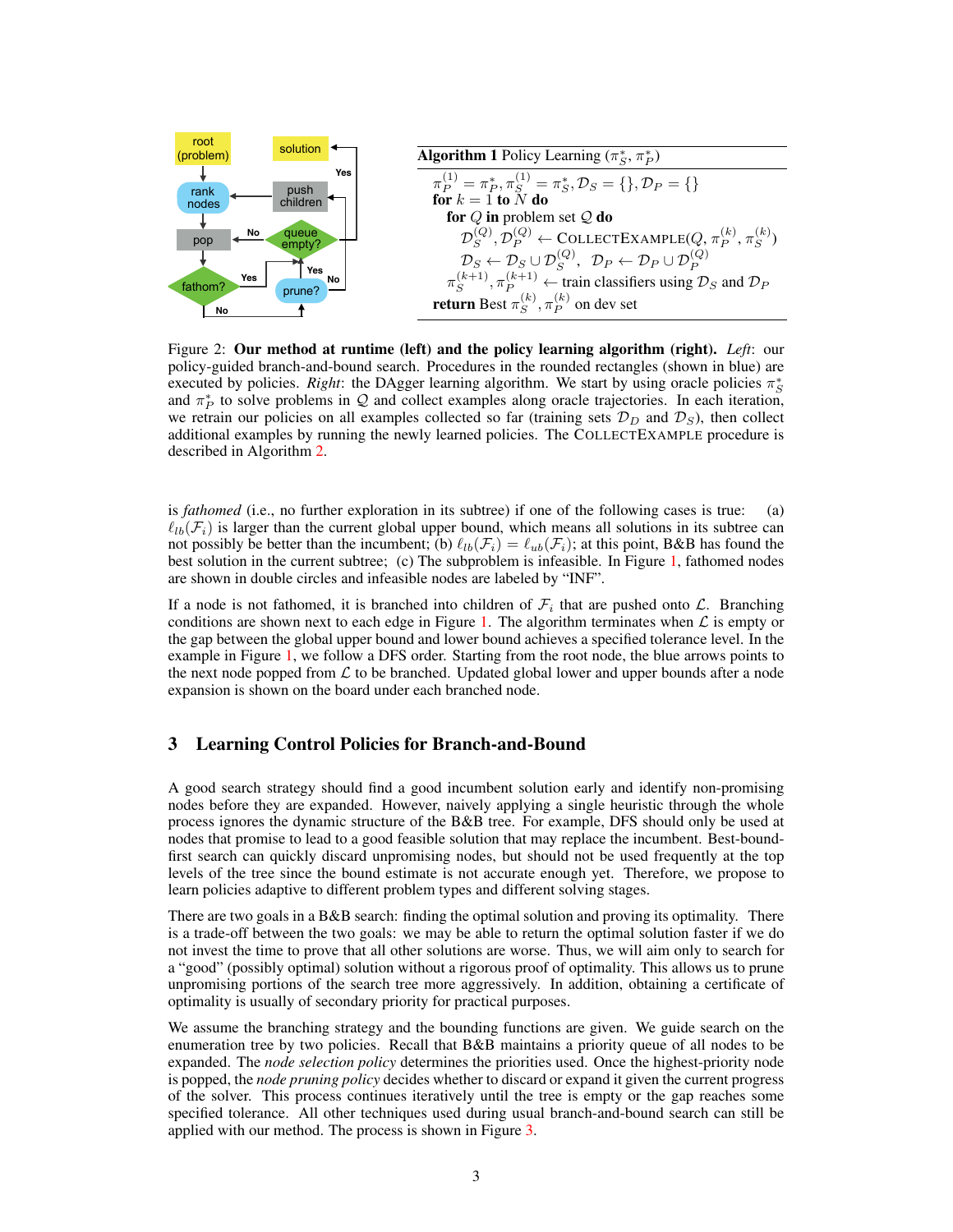**Oracle.** Imitation learning requires an oracle at training time to demonstrate the desired behavior. Our ideal oracle would expand nodes in an order that minimized the number of node expansions subject to finding the optimal solution. In real branch-and-bound systems, however, the optimal sequence of expanded nodes cannot be obtained without substantial computation. After all, the effect of expanding one node depends not only on local information such as the local bounds it obtains, but also on how many pruned nodes it may lead to and many other interacting strategies such as branching variable selection. Therefore, given our single goal of finding a good solution quickly, we design an oracle that finds the optimal solution without a proof of optimality. We assume optimal solutions are given for training problems.<sup>[1](#page-3-0)</sup> Our node selection oracle  $\pi_S^*$  will always expand the node whose feasible set contains the optimal solution. We call such a node an *optimal node*. For example, in Figure [1,](#page-1-0) the oracle knows beforehand that the optimal solution is  $x = 1, y = 2$ , thus it will only search along edges  $y \ge 2$  and  $x \le 1$ ; the optimal nodes are shown in red circles. All other non-optimal nodes are fathomed by the node pruning oracle  $\pi_P^*$ , if not already fathomed by standard rules discussed in Section [2.](#page-1-1) We denote the optimal node at depth d by  $\mathcal{F}_d^*$  where  $d \in [0, D]$  and  $\mathcal{F}_0^*$ is the root node.

Imitation Learning. We formulate the above approach as a sequential decision-making process, defined by a state space S, an action space A and a policy space Π. A trajectory consists of a sequence of states  $s_1, s_2, \ldots, s_T$  and actions  $a_1, a_2, \ldots, a_T$ . A policy  $\pi \in \Pi$  maps a state to an action:  $\pi(s_t) = a_t$ . In our B&B setting, S is the whole tree of nodes visited so far, with the bounds computed at these nodes. The node selection policy  $\pi_S$  has an action space {*select node*  $\mathcal{F}_i: \mathcal{F}_i \in \text{queue of active nodes}$ , which depends on the current state  $s_t$ . The node pruning policy  $\pi_P$  is a binary classifier that predicts a class in {*prune*, *expand*}, given  $s_t$  and the most recently selected node (the policy is only applied when this node was not fathomed). At training time, the oracle provides an optimal action  $a^*$  for any possible state  $s \in S$ . Our goal is to learn a policy that mimics the oracle's actions along the trajectory of states encountered by the policy. Let  $\phi \colon \mathcal{F}_i \to \mathbb{R}^p$ and  $\psi: \mathcal{F}_i \to \mathbb{R}^q$  be feature maps for  $\pi_S$  and  $\pi_P$  respectively. The imitation problem can be reduced to supervised learning  $[9, 10, 11]$  $[9, 10, 11]$  $[9, 10, 11]$  $[9, 10, 11]$  $[9, 10, 11]$ : the policy (classifier/regressor) takes a feature-vector description of the state  $s_t$  and attempts to predict the oracle action  $a_t^*$ .

A generic node selection policy assigns a score to each active node and pops the highest-scoring one. For example, DFS uses a node's depth as its score; best-bound-first search uses a node's lower bound as its score. Following this scheme, we define the score of a node i as  $w^T \phi(\mathcal{F}_i)$  and  $\pi_S(s_t) = \text{select node } \arg \max_{\mathcal{F}_i \in \mathcal{L}} \mathbf{w}^T \phi(\mathcal{F}_i)$ , where w is a learned weight vector and  $\mathcal{L}$  is the queue of active nodes. We obtain w by learning a linear ranking function that defines a total order on the set of nodes on the priority queue:  $\mathbf{w}^T(\phi(\mathcal{F}_i) - \phi(\mathcal{F}_{i'})) > 0$  if  $\mathcal{F}_i > \mathcal{F}_{i'}$ . During training, we only specify the order between optimal nodes and non-optimal nodes. However, at test time, a total order is obtained by the classifier's automatic generalization: non-optimal nodes close to optimal nodes in the feature space will be ranked higher.

DAgger is an iterative imitation learning algorithm. It repeatedly retrains the policy to make decisions that agree better with the oracle's decisions, in those situations that were encountered when running past versions of the policy. Thus, it learns to deal well with a realistic distribution of situations that may actually arise at test time. Our training algorithm is shown in Algorithm [1.](#page-2-1) Algorithm [2](#page-4-0) illustrates how we collect examples during B&B. In words, when pushing an optimal node to the queue, we want it ranked higher than all nodes currently on the queue; when pushing a nonoptimal node, we want it ranked lower than the optimal node on the queue if there is one (note that at any time there can be at most one optimal node on the queue); when popping a node from the queue, we want it pruned if it is not optimal. In the left part of Figure [1,](#page-1-0) we show training examples collected from the oracle policy.

#### 4 Analysis

We show that our method has the following upper bound on the expected number of branches.

<span id="page-3-1"></span>Theorem 1. *Given a node selection policy which ranks some non-optimal node higher than an optimal node with probability , a node pruning policy which expands a non-optimal node with probability*  $\epsilon_1$  *and prunes an optimal node with probablity*  $\epsilon_2$ *, assuming*  $\epsilon$ *,*  $\epsilon_1$ *,*  $\epsilon_2$   $\in$  [0, 0.5] *under the* 

<span id="page-3-0"></span><sup>&</sup>lt;sup>1</sup>For prediction tasks, the optimal solutions usually come for free in the training set; otherwise, an off-theshelf solver can be used.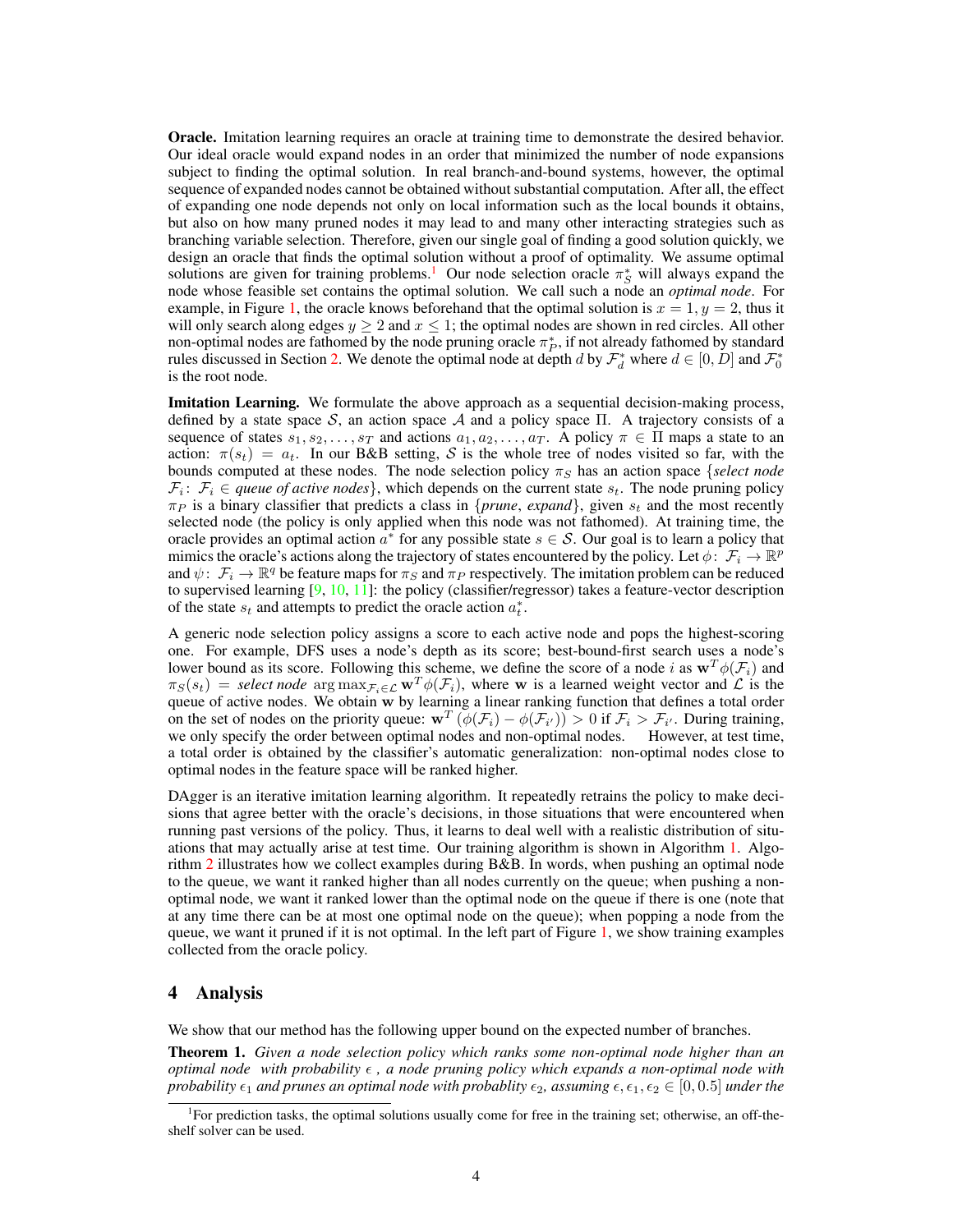#### Algorithm 2 Running B&B policies and collect example for problem Q

<span id="page-4-0"></span>procedure COLLECTEXAMPLE( $Q, \pi_S, \pi_P$ )  $\mathcal{L} = {\{\mathcal{F}_0^{(Q)}\}}$ , training set  $\mathcal{D}_S^{(Q)} = \{\}, \mathcal{D}_P^{(Q)} = \{\}, i \leftarrow 0$ while  $\mathcal{L} \neq \emptyset$  do  $\mathcal{F}_k^{(Q)} \leftarrow \pi_S$  pops a node from  $\mathcal{L}$ , if  $\mathcal{F}_k^{(Q)}$  $\mathcal{D}_k^{(Q)}$  is optimal then  $\mathcal{D}_P^{(Q)} \leftarrow \mathcal{D}_P^{(Q)} \cup \left\{ \left( \psi(\mathcal{F}_k^{(Q)}), \psi(\mathcal{F}_k^{(Q)}) \right) \right\}$  $\{ \mathcal{R}^{(Q)}_k), expand \}$ else  $\mathcal{D}_P^{(Q)} \leftarrow \mathcal{D}_P^{(Q)} \cup \left\{ \left( \psi(\mathcal{F}_k^{(Q)} \right) \right.$  $\left\{ \begin{matrix} (Q) \\ k \end{matrix} \right\}$ , prune $\left\{ \begin{matrix} \end{matrix} \right\}$ if  $\mathcal{F}_k^{(Q)}$  $\mathcal{F}_k^{(Q)}$  is not fathomed **and**  $\pi_P(\mathcal{F}_k^{(Q)})$  $k^{(Q)}$ ) = expand **then**  $\mathcal{F}_{i+1}^{(Q)}, \mathcal{F}_{i+2}^{(Q)} \leftarrow \text{expand } \mathcal{F}_k^{(Q)}$  $\mathcal{L}^{(Q)}_{k}, \ \ \mathcal{L} \leftarrow \mathcal{L} \cup \{\mathcal{F}^{(Q)}_{i+1}, \mathcal{F}^{(Q)}_{i+2}\}, i \leftarrow i+2$ **if** an optimal node  $\mathcal{F}_d^{*(A)} \in \mathcal{L}$  **then**  $\mathcal{D}_S^{(Q)} \leftarrow \mathcal{D}_S^{(Q)} \cup \Bigl\{\Bigl(\phi(\mathcal{F}_d^{*(Q)}% ,\mathcal{F}_L^{*(Q)} ,\mathcal{F}_L^{*(Q)} ,\mathcal{F}_L^{*(Q)} ,\mathcal{F}_L^{*(Q)} ,\mathcal{F}_L^{*(Q)} ,\mathcal{F}_L^{*(Q)} ,\mathcal{F}_L^{*(Q)} ,\mathcal{F}_L^{*(Q)} ,\mathcal{F}_L^{*(Q)} ,\mathcal{F}_L^{*(Q)} ,\mathcal{F}_L^{*(Q)} ,\mathcal{F}_L^{*(Q)} ,\mathcal{F}_L^{*(Q)} ,\mathcal{F}_L^{*(Q)} ,\mathcal$  $\phi_d^{*(Q)}) - \phi(\mathcal{F}_{i'}^{(Q)})$  $\mathcal{F}_{i'}^{(Q)}),1$ ) :  $\mathcal{F}_{i'}^{(Q)}$  $\mathcal{F}_{i'}^{(Q)} \in \mathcal{L}$  and  $\mathcal{F}_{i'}^{(Q)}$  $\mathcal{F}_i^{(Q)} \neq \mathcal{F}_d^{(Q)*}$  $\begin{Bmatrix} (Q) * \\ d \end{Bmatrix}$ return  $\mathcal{D}_S^{(Q)}$  $_S^{(Q)}, \mathcal{D}_P^{(Q)}$ P

*policy's state distribution, we have*

$$
expected number of branches \leq \left(\sigma(\epsilon, \epsilon_1, \epsilon_2) \sum_{d=0}^{D} (1 - \epsilon_2)^d + (1 - \epsilon_2)^{D+1} \frac{(1 - \epsilon)\epsilon_1}{1 - 2\epsilon_1} + 1\right) D,
$$
  
where  $\sigma(\epsilon, \epsilon_1, \epsilon_2) = \left(\frac{1 - \epsilon_2}{1 - 2\epsilon_1} + \frac{\epsilon_2}{1 - 2\epsilon_1}\right) \epsilon \epsilon_1.$ 

Let the optimal node at depth d be  $\mathcal{F}_{d}^{*}$ . Note that at each push step, there is at most one optimal node on the queue. Consider a queue having one optimal node  $\mathcal{F}^*_d$  and m non-optimal nodes ranked before the optimal one. The following lemma is useful in our proof:

<span id="page-4-1"></span>**Lemma 1.** The average number of pops before we get to  $\mathcal{F}_d^*$  is  $\frac{m}{1-2\epsilon\epsilon_1}$ , among which the number *of branches is*  $N_B(m, \text{opt}) = \frac{m\epsilon_1}{1-2\epsilon_1}$ , and the number of non-optimal nodes pushed after  $\mathcal{F}_d^*$  is  $N_{\text{push}}(m, \text{opt}) = \frac{m\epsilon_1}{1-2\epsilon\epsilon_1} \left[ 2(1-\epsilon)^2 + 2\epsilon(1-\epsilon) \right] = \frac{2m\epsilon_1(1-\epsilon)}{1-2\epsilon\epsilon_1}$  $\frac{n\epsilon_1(1-\epsilon)}{1-2\epsilon\epsilon_1}$ , where opt *indicates the situation where one optimal node is on the queue.*

Consider a queue having no optimal node and  $m$  non-optimal nodes, which means an optimal internal node has been pruned or the optimal leaf has been found. We have

<span id="page-4-2"></span>**Lemma 2.** The average number of pops to empty the queue is  $\frac{m}{1-2\epsilon_1}$ , among which the number of *branches is*  $N_B(m, \overline{\text{opt}}) = \frac{m\epsilon_1}{1-2\epsilon_1}$ , where  $\overline{\text{opt}}$  *indicates the situation where no optimal node is on the queue.*

Proofs of the above two lemmas are given in Appendix [A.](#page-9-0)

Let  $T(M_d, \mathcal{F}_d^*)$  denote the number of branches until the queue is empty, after pushing  $\mathcal{F}_d^*$  to a queue with  $\tilde{M_d}$  nodes. The total number of branches during the B&B process is  $T(0, \mathcal{F}_0^*)$ . When pushing  $\mathcal{F}_d^*$ , we compare it with all M nodes on the queue, and the number of non-optimal nodes ranked before it follows a binomial distribution  $m_d \sim Bin(\epsilon, M_d)$ . We then have the following two cases: (a)  $\mathcal{F}_d^*$  will be pruned with probability  $\epsilon_2$ : the expected number of branches is  $N_B(m_d, \overline{\text{opt}})$ ; (b)  $\mathcal{F}_{d}^{*}$  will not be pruned with probability  $1 - \epsilon_2$ : we first pop all nodes before  $\mathcal{F}_{d}^{*}$ , resulting in  $N_{\text{push}}(m_d, \text{opt})$  new nodes after it; we then expand  $\mathcal{F}_d^*$ , get  $\mathcal{F}_{d+1}^*$ , and push it on a queue with  $M_{d+1} = N_{\text{push}}(m_d, opt) + M_d - m_d + 1$  nodes. Thus the total expected number of branches is  $N_B(m_d, {\rm opt}) + T(M_{d+1}, \mathcal{F}^*_{d+1}).$ 

The recursion equation is

$$
T(M_d, \mathcal{F}_d^*) = \mathbb{E}_{m_d \sim Bin(\epsilon, M_d)} \left[ (1 - \epsilon_2) \left( N_B(m_d, \text{opt}) + 1 + T(M_{d+1}, \mathcal{F}_{d+1}^*) \right) + \epsilon_2 N_B(M_d, \overline{\text{opt}}) \right].
$$

At termination, we have

$$
T(M_D, \mathcal{F}_D^*)\!=\!\mathbb{E}_{m_D\sim \mathrm{Bin}(\epsilon,M_D)}\left[(1\!-\!\epsilon_2)\left(N_B(m_D,\mathrm{opt})\!+\!N_B(M_D\!-\!m_D,\overline{\mathrm{opt}})\right)\!+\!\epsilon_2 N_B(M_D,\overline{\mathrm{opt}})\right].
$$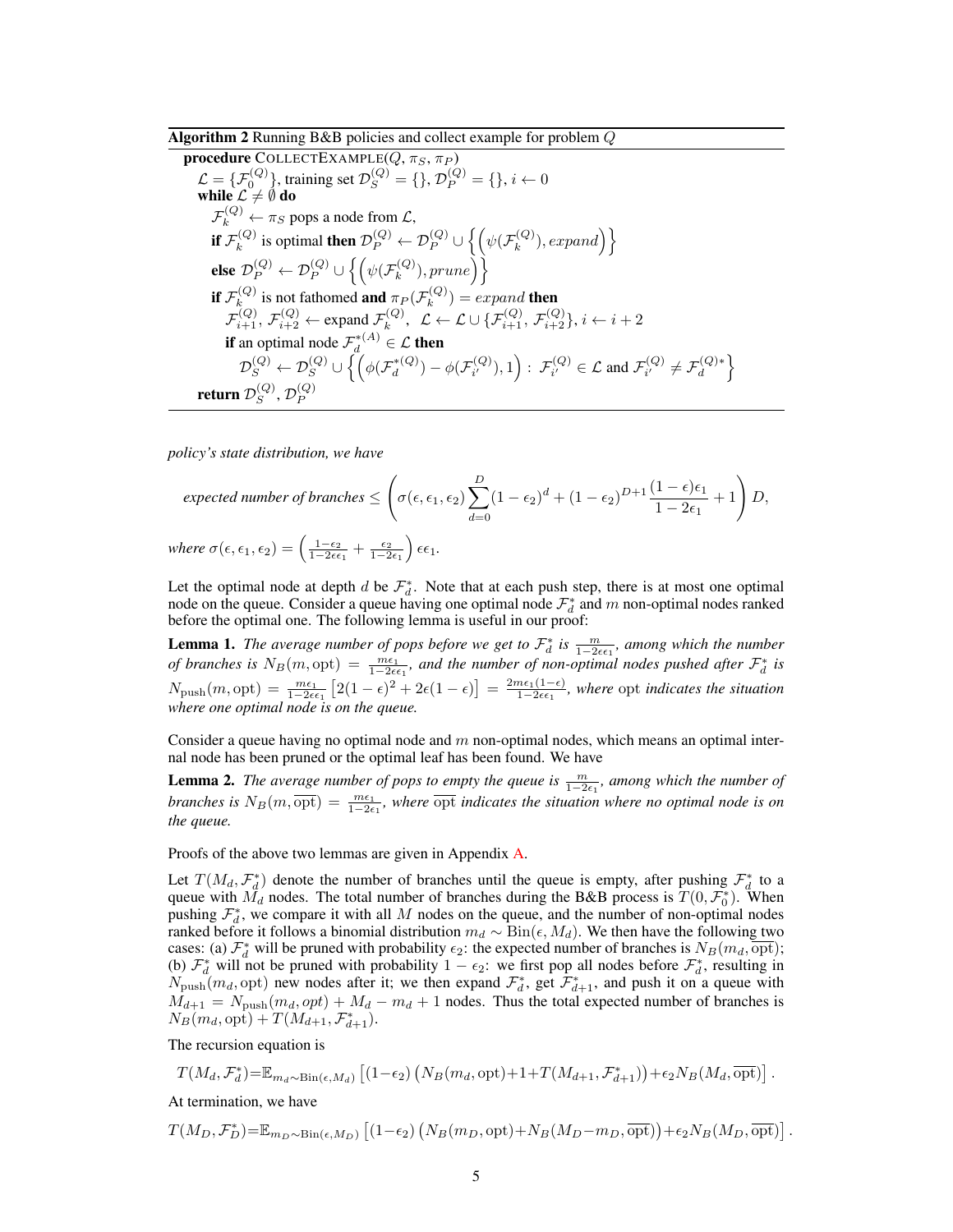Note that we ignore node fathoming in this recursion. The path of optimal nodes may stop at  $\mathcal{F}_d^*$ where  $d < D$ , thus  $T(M_d, \mathcal{F}_d^*)$  is an upper bound of the actual expected number of branches. The expectation over  $m_d$  can be computed by replacing  $m_d$  by  $\epsilon M_d$  since all terms are linear in  $m_d$ . Solving for  $T(0, \mathcal{F}_0^*)$  gives the upper bound in Theorem [1.](#page-3-1) Details are given in Appendix [B.](#page-9-1)

For the oracle,  $\epsilon = \epsilon_1 = \epsilon_2 = 0$  and it branches at most D times when solving a problem. For nonoptimal policies, as for all pruning-based methods, our method bears the risk of missing the optimal solution. The depth at which the first optimal node is pruned follows a geometric distribution and its mean is  $1/\epsilon_2$ . In practice, we can put higher weight on the class *prune* to learn a high-precision classifier (smaller  $\epsilon_2$ ).

#### 5 Experiments

Datasets. We apply our method to LP-based B&B for solving MILP problems. We use four problem libraries suggested in [\[12\]](#page-8-11). MIK<sup>[2](#page-5-0)</sup> [\[13\]](#page-8-12) is a set of MILP problems with knapsack constraints. Regions and Hybrid are sets of problems of determining the winner of a combinatorial auction, generated from different distributions by the Combinatorial Auction Test Suite (CATS)<sup>[3](#page-5-1)</sup> [\[14\]](#page-8-13). CORLAT [\[15\]](#page-8-14) is a real dataset used for the construction of a wildlife corridor for grizzly bears in the Northern Rockies region. The number of variables ranges from 300 to over 1000; the number of constraints ranges from 100 to 500. Each problem set is split into training, test and development sets. Details of the datasets are presented in Appendix [C.](#page-10-0) For each problem, we run SCIP until optimality, and take the (single) returned solution to be the optimal one for purposes of training. We exclude problems which are solved at the root in our experiment.

Policy learning. For each problem set, we split its training set into equal-sized subsets randomly and run DAgger on one subset in each iteration until we have taken two passes over the entire set. Too many passes may result in overfitting for policies in later iterations. We use LIBLINEAR  $[16]$  in the step of training classifiers in Algorithm [1.](#page-2-1) Since mistakes during early stages of the search are more serious, our training places higher weight on examples from nodes closer to the root for both policies. More specifically, the example weights at each level of the B&B tree decay exponentially at rate  $2.68/D$  where D is the maximum depth<sup>[4](#page-5-2)</sup>, corresponding to the fact that the subtree size increases exponentially. For pruning policy training, we put a higher weight (tuned from  $\{1, 2, 4, 8\}$ ) on the class *prune* to counter data imbalance and to learn a high-precision classifier as discussed earlier. The class weight and SVM's penalty parameter  $C$  are tuned for each library on its development set.

The features we used can be categorized into three groups: (a) node features, computed from the current node, including lower bound<sup>[5](#page-5-3)</sup>, estimated objective, depth, whether it is a child/sibling of the last processed node; (b) branching features, computed from the branching variable leading to the current node, including pseudocost, difference between the variable's value in the current LP solution and the root LP solution, difference between its value and its current bound; (c) tree features, computed from the B&B tree, including global upper and lower bounds, integrality gap, number of solutions found, whether the gap is infinite. The node selection policy includes primarily node features and branching feature, and the node pruning policy includes primarily branching features and tree features. To combine these features with depth of the node, we partition the tree into 10 uniform levels, and features at each level are stacked together. Since the range of objective values varies largely across problems, we normalize features related to the bound by dividing its actual value by the root node's LP objective. All of the above features are cheap to obtain. Actually they use information recorded by most solvers , thus do not result in much overhead.

Results. We compare with SCIP (Version 3.1.0) (using Cplex 12.6 as the LP solver), and Gurobi (Version 5.6.2). SCIP's default node selection strategy switches between depth-first search and best-first search according a plunging depth computed online. Gurobi applies different strategies (including pruning) for subtrees rooted at different nodes [\[17,](#page-8-16) [18\]](#page-8-17). Both solvers adopt the branch-

<span id="page-5-0"></span><sup>&</sup>lt;sup>2</sup>Downloaded from http://ieor.berkeley.edu/~atamturk/data

<span id="page-5-1"></span><sup>3</sup>Available at [http://www.cs.ubc.ca/˜kevinlb/CATS/](http://www.cs.ubc.ca/~kevinlb/CATS/)

<span id="page-5-3"></span><span id="page-5-2"></span><sup>&</sup>lt;sup>4</sup>The rate is chosen such that examples at depth 1 are weighted by 5 and examples at  $0.6D$  by 1.

<sup>&</sup>lt;sup>5</sup>If the node is a child of the most recent processed node, its LP is not solved yet and its bounds will be the same as its parent's.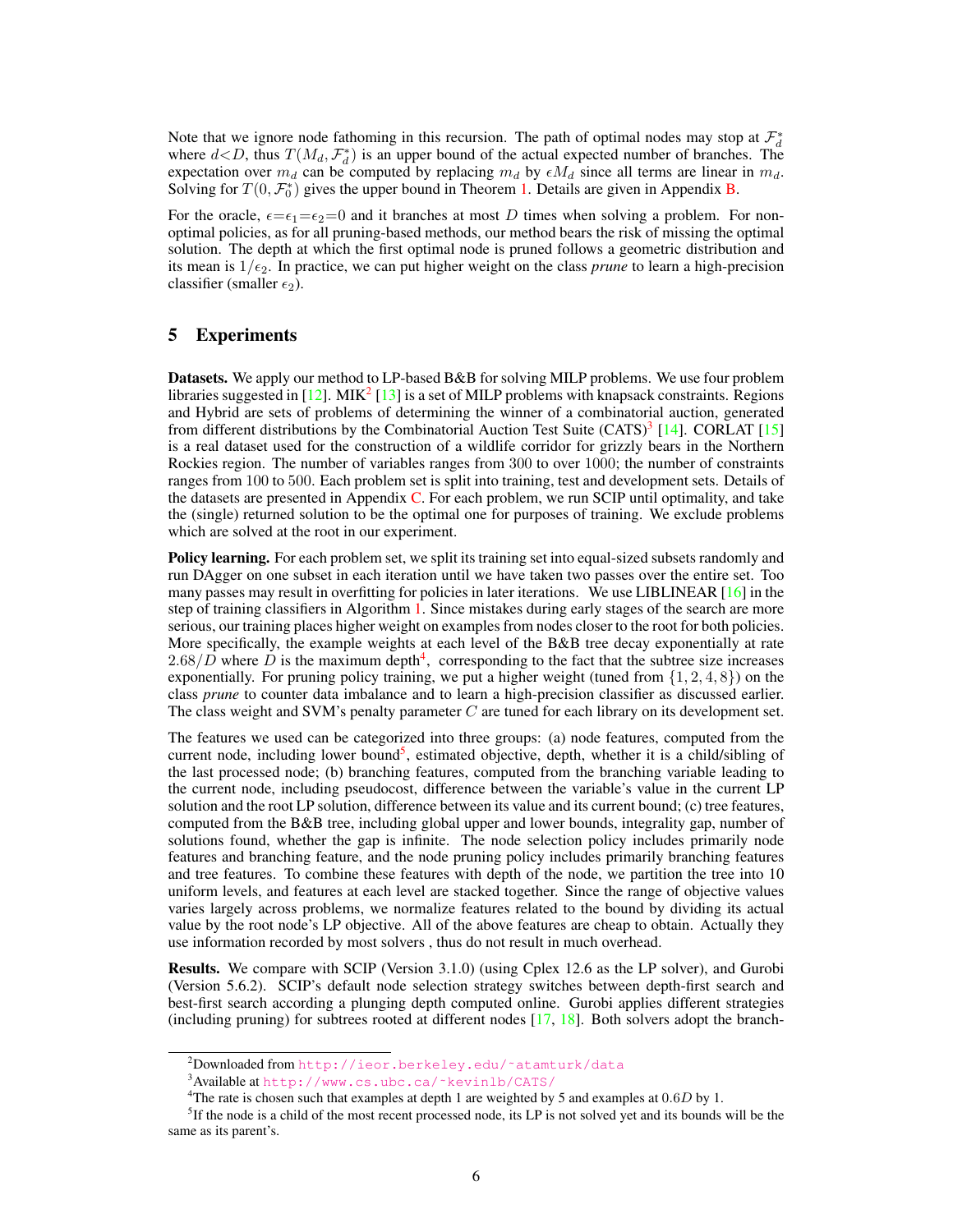| <b>Dataset</b>                                                                                  | Ours |  | Ours (prune only) |  |  | SCIP (time)                                                              |  | Gurobi (node) |                                                                             |       |
|-------------------------------------------------------------------------------------------------|------|--|-------------------|--|--|--------------------------------------------------------------------------|--|---------------|-----------------------------------------------------------------------------|-------|
|                                                                                                 |      |  |                   |  |  | speed OGap IGap speed OGap IGap OGap IGap OGap                           |  |               |                                                                             | IGap  |
| <b>MIK</b>                                                                                      |      |  |                   |  |  | $4.69\times$ 0.04\% 2.29\% 4.45\times 0.04\% 2.29\% 3.02\% 1.89\% 0.45\% |  |               |                                                                             | 2.99% |
| Regions $2.30 \times 7.21\%$ $3.52\%$ $2.45 \times 7.68\%$ $3.58\%$ $6.80\%$ $3.48\%$ $21.94\%$ |      |  |                   |  |  |                                                                          |  |               |                                                                             | 5.67% |
| Hybrid                                                                                          |      |  |                   |  |  |                                                                          |  |               | 1.15 $\times$ 0.00% 3.22% 1.02 $\times$ 0.00% 3.55% 0.79% 4.76% 3.97% 5.20% |       |
| CORLAT $1.63 \times 8.99\%$ 22.64% 4.44 $\times 8.91\%$ 17.62% 6.67% fail                       |      |  |                   |  |  |                                                                          |  |               | $2.67\%$ fail                                                               |       |

<span id="page-6-0"></span>Table 1: Performance on solving MILP problems from four libraries. We compare two versions of our algorithm (one with both search and pruning policies and one with only the pruning policy) with SCIP with a node limit (SCIP (node)) and Gurobi with a time limit (Gurobi (time)). We report results on three measures: speedup with respect to SCIP in default setting, the optimality gap (OGap), computed as the percentage difference between the best objective value found and the optimal objective value, the integrality gap (IGap), computed as the percentage difference between the upper and lower bounds. Here "fail" means the solver cannot find a feasible solution. The numbers are averaged over all instances in each dataset. Bolded scores are statistically tied with the best score according to a *t*-test with rejection threshold 0.05.

and-cut framework combined with presolvers and primal heuristics. Our solver is implemented based on SCIP and also calls Cplex 12.6 to solve LPs.

We compare runtime with SCIP in its default setting, which does not terminate before a proved status (e.g. solved, infeasible, unbounded). To compare the tradeoff between runtime and solution quality, we first run our dynamic B&B algorithm and obtain the average runtime; we then run SCIP with the same time limit. Since runtime is rather implementation-dependent and Gurobi is about four times faster than SCIP [\[8\]](#page-8-7), we use the number of nodes explored as time measure for Gurobi. As Gurobi and SCIP apply roughly the same techniques (e.g. cutting-plane generation, heuristics) at each node, we believe fewer nodes explored implies runtime improvement had we implemented our algorithm based on Gurobi. Similarly, we set Gurobi's node limit to the average number of nodes explored by our algorithm.

The results are summarized in Table [1.](#page-6-0) Our method speeds up SCIP up to a factor of 4.7 with less than  $1\%$  loss in objectives of the found solutions on most datasets. On CORLAT, the loss is larger (within 10%) since these problems are generally harder; both SCIP and Gurobi failed to find even one feasible solution given a time/node limit on some problems. Note that SCIP in its default setting works better on Regions and Hybrid, and Gurobi better on the other two, while our adaptive solver performs well consistently. This shows that effectiveness of strategies are indeed problem dependent.

Ablation analysis. To assess the effect of node selection and pruning separately, we report details of their classification performance in Tabel [2.](#page-7-0) Both policies cost negligible time compared with the total runtime. We also show result of our method with the pruning policy *only* in Table [1.](#page-6-0) We can see that the major contribution comes from pruning. We believe there are two main reasons: a) there may not be enough information in the features to differentiate an optimal node from non-optimal ones; b) the effect of node selection may be covered by other interacting techniques, for instance, a non-optimal node could lead to better bounds due to the application of cutting planes.

Informative features. We rank features on each level of the tree according to the absolute values of their weights for each library. Although different problem sets have its own specific weights and rankings of features, a general pattern is that closer to the top of the tree the node selection policy prefers nodes which are children of the most recently solved node (resembles DFS) and have better bounds; in lower levels it still prefers deeper nodes but also relies on pseudocosts of the branching variable and estimates of the node's objective, since these features get more accurate as the search goes deeper. The node pruning policy tends to not pruning when there are few solutions found and the gap is infinite; it also relies much on differences between the branching variable's value, its value in the root LP solution and its current bound.

Cross generalization. To testify that our method learns strategies specific to the problem type, we apply the learned policies across datasets, i.e., using policies trained on dataset A to solve problems in dataset B. We plot the result as a heatmap in Figure [3,](#page-7-1) using a measure combining runtime and the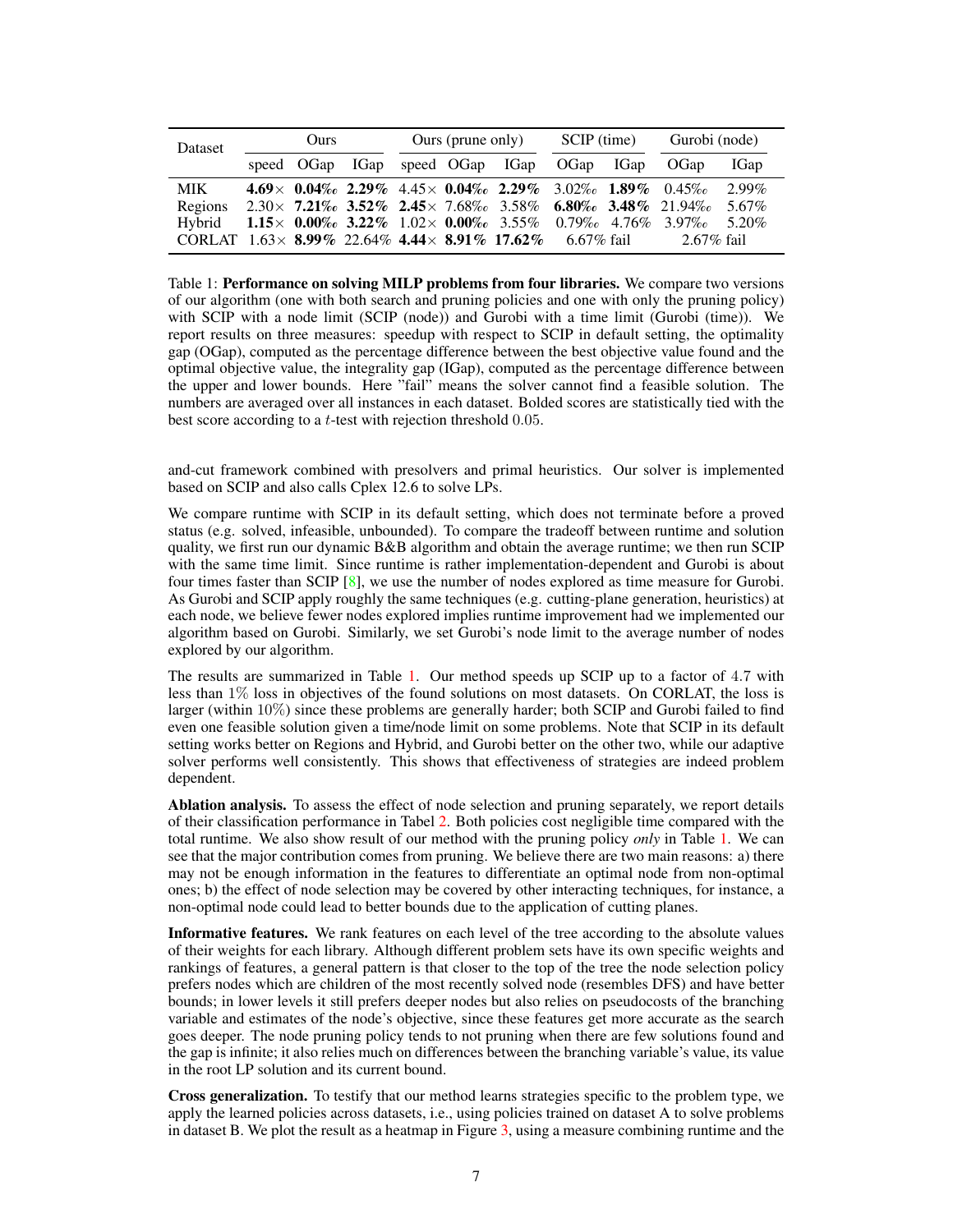

<span id="page-7-1"></span><span id="page-7-0"></span>

| Dataset          | prune |                      | prune err | comp | time $(\%)$       |      |  |
|------------------|-------|----------------------|-----------|------|-------------------|------|--|
|                  | rate  | FP                   | FN        | err  | selectprune       |      |  |
| <b>MIK</b>       |       | $0.48$ $0.01$ $0.46$ |           |      | 0.34 0.02 0.04    |      |  |
| Regions          |       | $0.55$ 0.20 0.32     |           |      | 0.32 0.00 0.00    |      |  |
| Hybrid           |       | $0.02$ $0.00$ $0.98$ |           | 0.44 | $0.02 \quad 0.02$ |      |  |
| CORLAT 0.24 0.00 |       |                      | 0.76      | 0.80 | 0.01              | 0.01 |  |

Figure 3: Performance of policies cross Table 2: Classification performance of the node normalized by the diagonal element on that row. age of time used on decision making.

datasets. The y-axis shows datasets on which selection and pruning policy. We report the pera policy is trained. The x-axis shows datasets centage of nodes pruned (prune rate), false posion which a policy is tested. Each block shows tive (FP) and false negative (FN) error rate of the 1/ (runtime+optimality gap), where runtime pruning policy, comparison error of the selection and gap are scaled to  $[0, 1]$  for experiments on policy (only for comparisons between one optimal the same test dataset. Values in each row are and one non-optimal node), as well as the percent-

optimality gap. We invert the values so that hotter blocks in the figure indicate better performance. Note that there is a hot diagonal. In addition, MIK and CORLAT are relatively unique: policies trained on other datasets lose badly there. On the other hand, Hybrid is more friendly to other policies. This probably suggests that for this library most strategies works almost equally well.

#### 6 Related Work

There is a large amount of work on applying machine learning to make dynamic decisions inside a long-running solver. The idea of learning heuristic functions for combinatorial search algorithms dates back to  $[19, 20, 21]$  $[19, 20, 21]$  $[19, 20, 21]$  $[19, 20, 21]$  $[19, 20, 21]$ . Recently,  $[22]$  aims to balance load in parallel B&B by predicting the subtree size at each node. Nodes of the largest predicted subtree size are further split into smaller problems and sent to the distributed environment with other nodes in a batch. In [\[23\]](#page-8-22), a SVM classifier is used to decide if probing (a bound tightening technique) should be used at a node in B&B. However, both prior methods handle a relatively simple setting where the model only predicts information about the current state, so that they can simply train by standard supervised learning. This is manifestly not the case for us. Since actions have influence over future states, standard supervised learning does not work as well as DAgger, an imitation learning technique that focuses on situations most likely to be encountered at test time.

Our work is also closely related to speedup learning [\[24\]](#page-8-23), where the learner observes a solver solving problems and learns patterns from past experience to speed up future computation. [\[25\]](#page-8-24) and [\[26\]](#page-8-25) learned ranking functions to control beam search (a setting similar to ours) in planning and structured prediction respectively. [\[27\]](#page-8-26) used supervised learning to imitate strong branching in B&B for solving MIP. The primary distinction in our work is that we explicitly formulate the problem as a sequential decision-making process, thus take aciton's effects on future into account. We also add the pruning step besides prioritization for further speedup.

## 7 Conclusion

We have presented a novel approach to learn an adaptive node searching order for different classes of problems in branch-and-bound algorithms. Our dynamic solver learns when to leave an unpromising area and when to stop for a good enough solution. We have demonstrated on multiple datasets that compared to a commercial solver, our approach finds solutions with a better objective and establishes a smaller gap, using less time. In the future, we intend to include a time budget in our model so that we can achieve a user-specified trade-off between solution quality and searching time. We are also interested in applying multi-task learning to transfer policies between different datasets.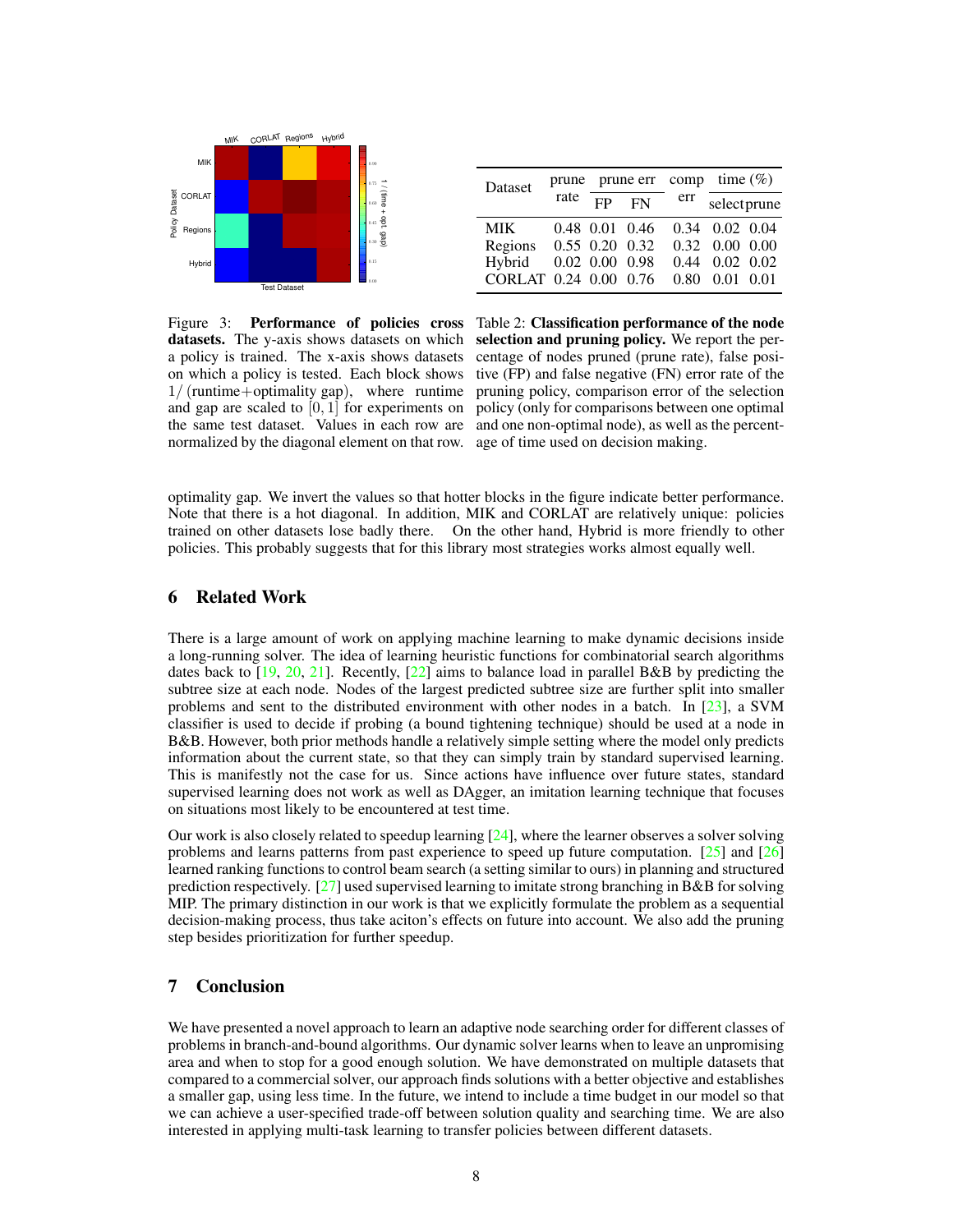#### References

- <span id="page-8-0"></span>[1] A. H. Land and A. G. Doig. An automatic method of solving discrete programming problems. 28:497– 520, 1960.
- <span id="page-8-1"></span>[2] Min Sun, Murali Telaprolu, Honglak Lee, and Silvio Savarese. Efficient and exact MAP-MRF inference using branch and bound. In *AISTATS*, 2012.
- <span id="page-8-2"></span>[3] Jörg Hendrik Kappes, Markus Speth, Gerhard Reinelt, and Christoph Schnörr. Towards efficient and exact MAP-inference for large scale discrete computer vision problems via combinatorial optimization. In *CVPR*, 2013.
- <span id="page-8-3"></span>[4] Sebastian Riedel, David A. Smith, and Andrew McCallum. Parse, price and cut - delayed column and row generation for graph based parsers. In *EMNLP*, 2012.
- <span id="page-8-4"></span>[5] Xian Qian and Yang Liu. Branch and bound algorithm for dependency parsing with non-local features. In *TACL*, 2013.
- <span id="page-8-5"></span>[6] Alexander G. Schwing and Raquel Urtasun. Efficient exact inference for 3D indoor scene understanding. In *ECCV*, 2012.
- <span id="page-8-6"></span>[7] Tal Pupko, Itsik Pe'er, Masami Hasegawa, Dan Graur, and Nir Friedman. A branch-and-bound algorithm for the inference of ancestral amino-acid sequences when the replacement rate varies among sites: Application to the evolution of five gene families. 18:1116–1123, 2002.
- <span id="page-8-7"></span>[8] Hans Mittelmann. Mixed integer linear programming benchmark (miplib2010), 2014.
- <span id="page-8-8"></span>[9] Umar Syed and Robert E. Schapire. A reduction from apprenticeship learning to classification. In *NIPS*, 2010.
- <span id="page-8-9"></span>[10] Pieter Abbeel and Andrew Y. Ng. Apprenticeship learning via inverse reinforcement learning. In *ICML*, 2004.
- <span id="page-8-10"></span>[11] Stéphane. Ross, Geoffrey J. Gordon, and J. Andrew. Bagnell. A reduction of imitation learning and structured prediction to no-regret online learning. In *Proceedings of AISTATS*, 2011.
- <span id="page-8-11"></span>[12] Frank Hutter, Holger Hoos, and Kevin Leyton-Brown. Automated configuration of mixed integer programming solvers. 2010.
- <span id="page-8-12"></span>[13] Alper Atamtürk. On the facets of the mixedinteger knapsack polyhedron. 98:145–175, 2003.
- <span id="page-8-13"></span>[14] Kevin Leyton-Brown, Mark Pearson, and Yoav Shoham. Towards a universal test suite for combinatorial auction algorithms. In *Proceedings of ACM Conference on Electronic Commerce*, 2000.
- <span id="page-8-14"></span>[15] Carla P. Gomes, Willem-Jan van Hoeve, and Ashish Sabharwal. Connections in networks: a hybrid approach. 2008.
- <span id="page-8-15"></span>[16] Rong-En Fan, Kai-Wei Chang, Cho-Jui Hsieh, Xiang-Rui Wang, and Chih-Jen Lin. LIBLINEAR: A library for large linear classification. *Journal of Machine Learning Research*, 9:1871–1874, 2008.
- <span id="page-8-16"></span>[17] Zonghao Gu, Robert E. Bixby, and Ed Rothberg. The latest advances in mixed-integer programming solvers.
- <span id="page-8-17"></span>[18] Ed Rothberg. Parallelism in linear and mixed integer programming.
- <span id="page-8-18"></span>[19] Matthew Lowrie and Benjamin Wah. Learning heuristic functions for numeric optimization problems. In *Proceedings of the Twelfth Annual International Computer Software & Applications Conference*, 1988.
- <span id="page-8-19"></span>[20] Justin A. Boyan and Andrew W. Moore. Learning evaluation functions for global optimization and boolean satisfiability. In *National Conference on Artificial Intelligence*, 1998.
- <span id="page-8-20"></span>[21] Sudeshna Sarkar, P. P. Chakrabarti, and Sujoy Ghose. Learning while solving problems in best first search. 28:535–242, 1998.
- <span id="page-8-21"></span>[22] Lars Otten and Rina Dechter. A case study in complexity estimation: Towards parallel branch-and-bound over graphical models. In *UAI*, 2012.
- <span id="page-8-22"></span>[23] Giacomo Nannicini, Pietro Belotti, Jon Lee, Jeff Linderoth, François Margot, and Andreas Wächter. A probing algorithm for minlp with failure prediction by svm. 2011.
- <span id="page-8-23"></span>[24] Alan Fern. Speedup learning. 2007.
- <span id="page-8-24"></span>[25] Yuehua Xu and Alan Fern. Learning linear ranking functions for beam search with application to planning. 10:1571–1610, 2009.
- <span id="page-8-25"></span>[26] Hal Daume III and Daniel Marcu. Learning as search optimization: Approximate large margin methods ´ for structured prediction. In *ICML*, 2005.
- <span id="page-8-26"></span>[27] Alejandro Marcos Alvarez, Quentin Louveaux, and Louis Wehenkel. A supervised machine learning approach to variable branching in branch-and-bound. In *ECML*, 2014.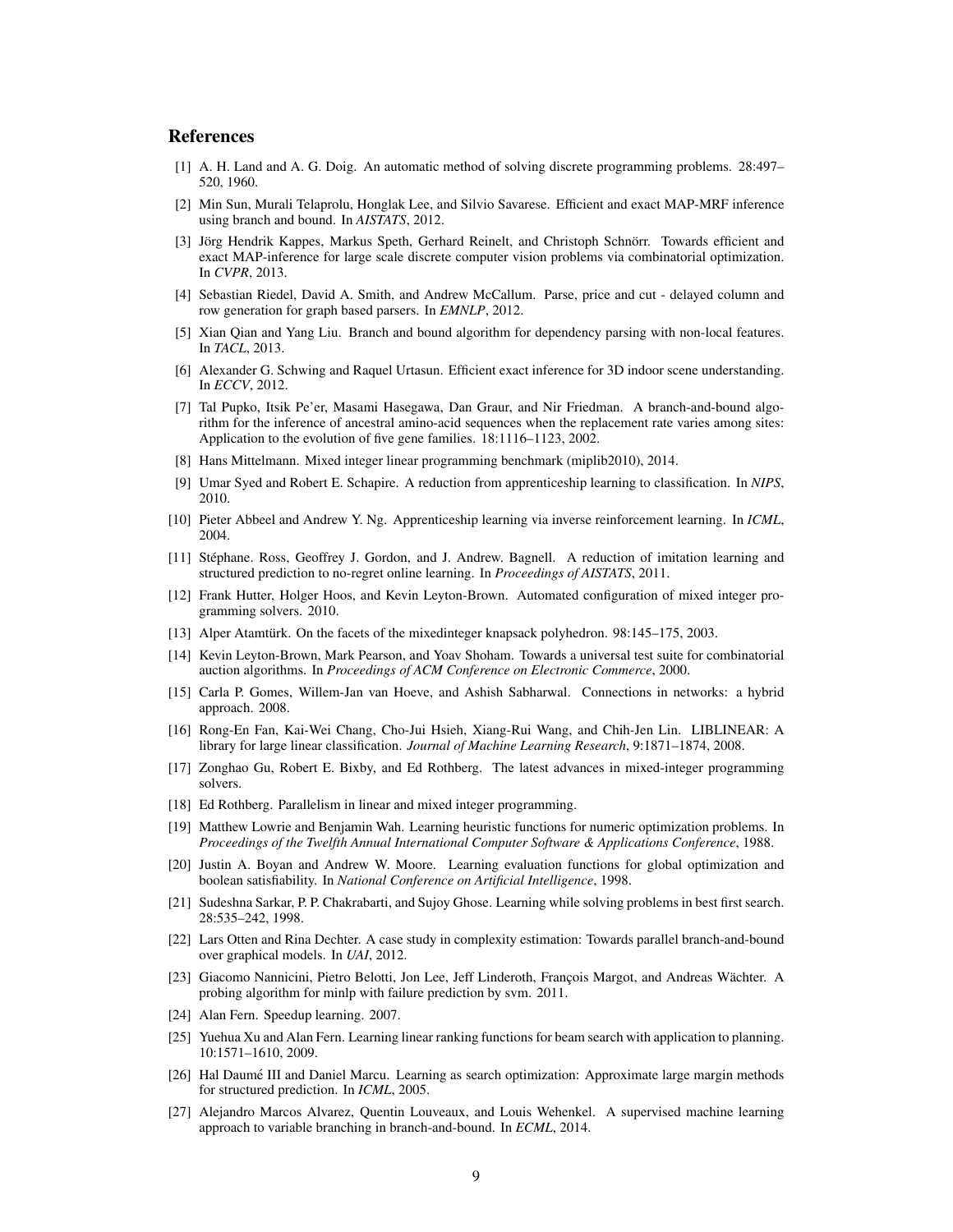#### <span id="page-9-0"></span>A Proof of Lemmas [1](#page-4-1) and [2](#page-4-2)

Consider a queue having one optimal node  $\mathcal{F}^*$  and m non-optimal nodes ranked before the optimal one. We have to pop all the  $m$  nodes and the descendants they generated before processing the optimal node. Each pop of the  $m$  nodes has the following possible results:

- the node is pruned prob =  $1-\epsilon_1$ ,  $m=m-1$
- the node is branched prob =  $\epsilon_1$ 
	- the two descendants are ranked before  $\mathcal{F}^*$  prob =  $\epsilon^2$ ,  $m$  =  $m+1$
	- the two descendants are ranked after  $\mathcal{F}^*$  prob =  $(1-\epsilon)^2$ ,  $m=m-1$
	- $\rightarrow$  one is before  $\mathcal{F}^*$  and one is after  $\mathcal{F}^*$  prob = 2 $\varepsilon(1-\epsilon)$ , m=m

Therefore, after one pop, the average change in m is  $\Delta m = -1+2\epsilon\epsilon_1$ . The average number of pops before we get to  $\mathcal{F}^*$  is  $\frac{m}{1-2\epsilon\epsilon_1}$ , among which the number of branching is  $N_B(m, \text{opt}) = \frac{m\epsilon_1}{1-2\epsilon\epsilon_1}$ , and the number of non-optimal nodes pushed after  $\mathcal{F}^*$  is  $N_{\text{push}}(m, opt) = \frac{me_1}{1-2\epsilon\epsilon_1} [2(1-\epsilon)^2 + 2\epsilon(1-\epsilon)] =$  $2m\epsilon_1(1-\epsilon)$  $1-2\epsilon\epsilon_1$ .

Consider a queue having no optimal node and  $m$  non-optimal nodes. The learned policy will try to prune all the non-optimal nodes on the queue, with probability  $\epsilon_1$  of failing to prune a node. A node is pruned with probability  $1-\epsilon_1$  and branched with probability  $\epsilon_1$ . Following similar arguments,  $\Delta m = -1+2\epsilon_1$  and we need  $\frac{m}{1-2\epsilon_1}$  pops to empty the queue. The number of branches in this process is  $N_B(m, \overline{\text{opt}}) = \frac{m\epsilon_1}{1-2\epsilon_1}.$ 

## <span id="page-9-1"></span>B Solving the recurrence

Let  $\mathbb{E}_{m_d \sim Bin(\epsilon, M_d)} [M_{d+1}]$  be  $\overline{M}_{d+1}$ , we have

$$
T(\overline{M}_d, \mathcal{F}_d^*) = (1 - \epsilon_2) \left( \frac{\epsilon \epsilon_1 \overline{M}_d}{1 - 2\epsilon \epsilon_1} + 1 + T(\overline{M}_{d+1}, \mathcal{F}_{d+1}^*) \right) + \epsilon_2 \frac{\epsilon \epsilon_1 \overline{M}_d}{1 - 2\epsilon_1}
$$
  
\n
$$
= \sigma(\epsilon, \epsilon_1, \epsilon_2) \overline{M}_d + (1 - \epsilon_2) \left( T(\overline{M}_{d+1}, \mathcal{F}_{d+1}^*) + 1 \right),
$$
  
\n
$$
T(\overline{M}_D, \mathcal{F}_D^*) = \sigma(\epsilon, \epsilon_1, \epsilon_2) \overline{M}_D + (1 - \epsilon_2) \frac{(1 - \epsilon)\epsilon_1 \overline{M}_D}{1 - 2\epsilon_1}
$$

where  $\sigma(\epsilon, \epsilon_1, \epsilon_2) = \left(\frac{1-\epsilon_2}{1-2\epsilon\epsilon_1} + \frac{\epsilon_2}{1-2\epsilon_1}\right) \epsilon \epsilon_1$ .

We then solve the sequence  $M_d$  expected over m.

$$
\overline{M}_{d+1} = N_{\text{push}}(\epsilon \overline{M}_d, \text{opt}) + \overline{M}_d - \epsilon \overline{M}_d + 1
$$
\n
$$
= \frac{2\epsilon \epsilon_1 (1 - \epsilon) \overline{M}_d}{1 - 2\epsilon \epsilon_1} + (1 - \epsilon) \overline{M}_d + 1
$$
\n
$$
= \frac{1 - \epsilon}{1 - 2\epsilon \epsilon_1} \overline{M}_d + 1
$$
\n
$$
= \tau(\epsilon, \epsilon_1) \overline{M}_d + 1 \qquad (\text{Let } \tau(\epsilon, \epsilon_1) = \frac{1 - \epsilon}{1 - 2\epsilon \epsilon_1})
$$

It can be shown that  $\overline{M}_d$  is the sum of a geometric sequence with common ratio  $\tau(\epsilon, \epsilon_1)$  with  $\overline{M}_0=0$ (when we are pushing  $\mathcal{F}_0^*$ ):

$$
\overline{M}_d = \begin{cases} d & \text{if } \tau(\epsilon, \epsilon_1) = 1\\ \frac{1 - \tau^d(\epsilon, \epsilon_1)}{1 - \tau(\epsilon, \epsilon_1)} & \text{otherwise} \end{cases}
$$

Thus we have  $\overline{M}_d \leq D$ .